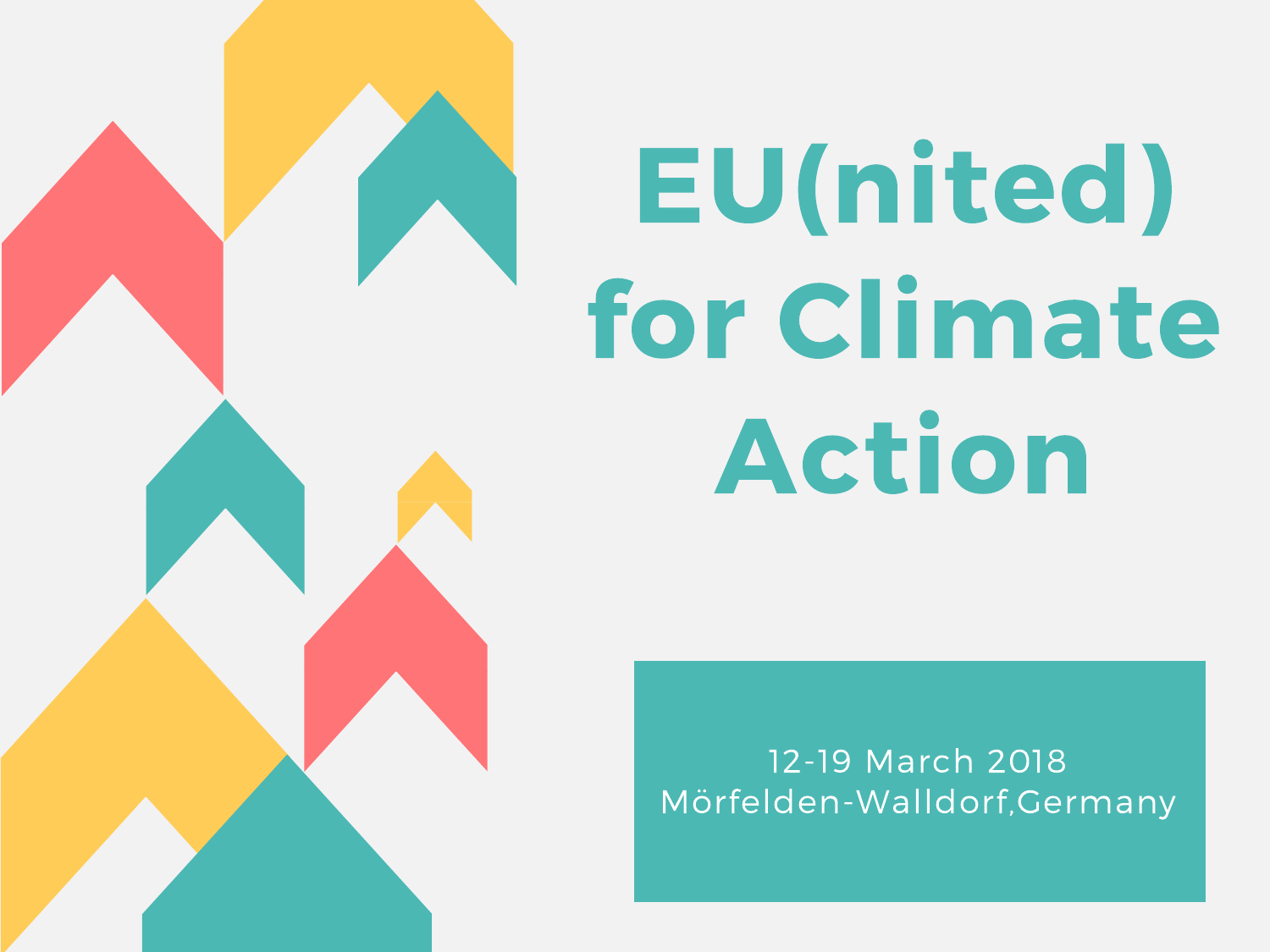## 99 EU(nited) for Climate Action!

## #EU4ClimateAction

66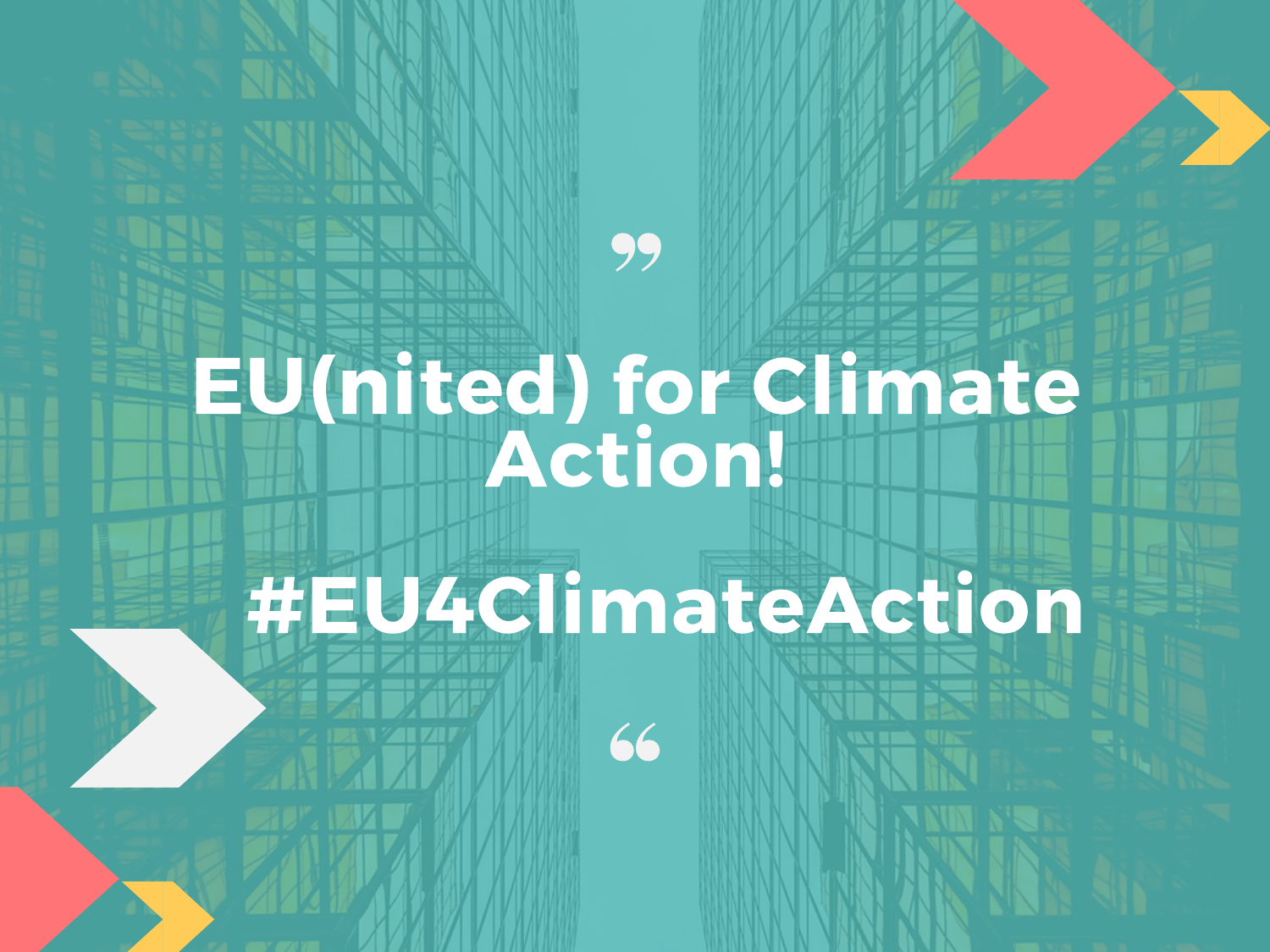- INFORMATION FOR PARTICIPANTS
- PROJECT SUMMARY
- WORKING METHODOLOGY
- HOSTING ORGANIZATION
- PARTICIPANTS' PROFILE
- THE VENUE AND HOW TO GET THERE?
- TIMETABLE OF ACTIVITIES
- FINANCIAL RULES
- **HEALTH INSURANCE AND VISA**
- WHAT TO BRING
- CONTACTS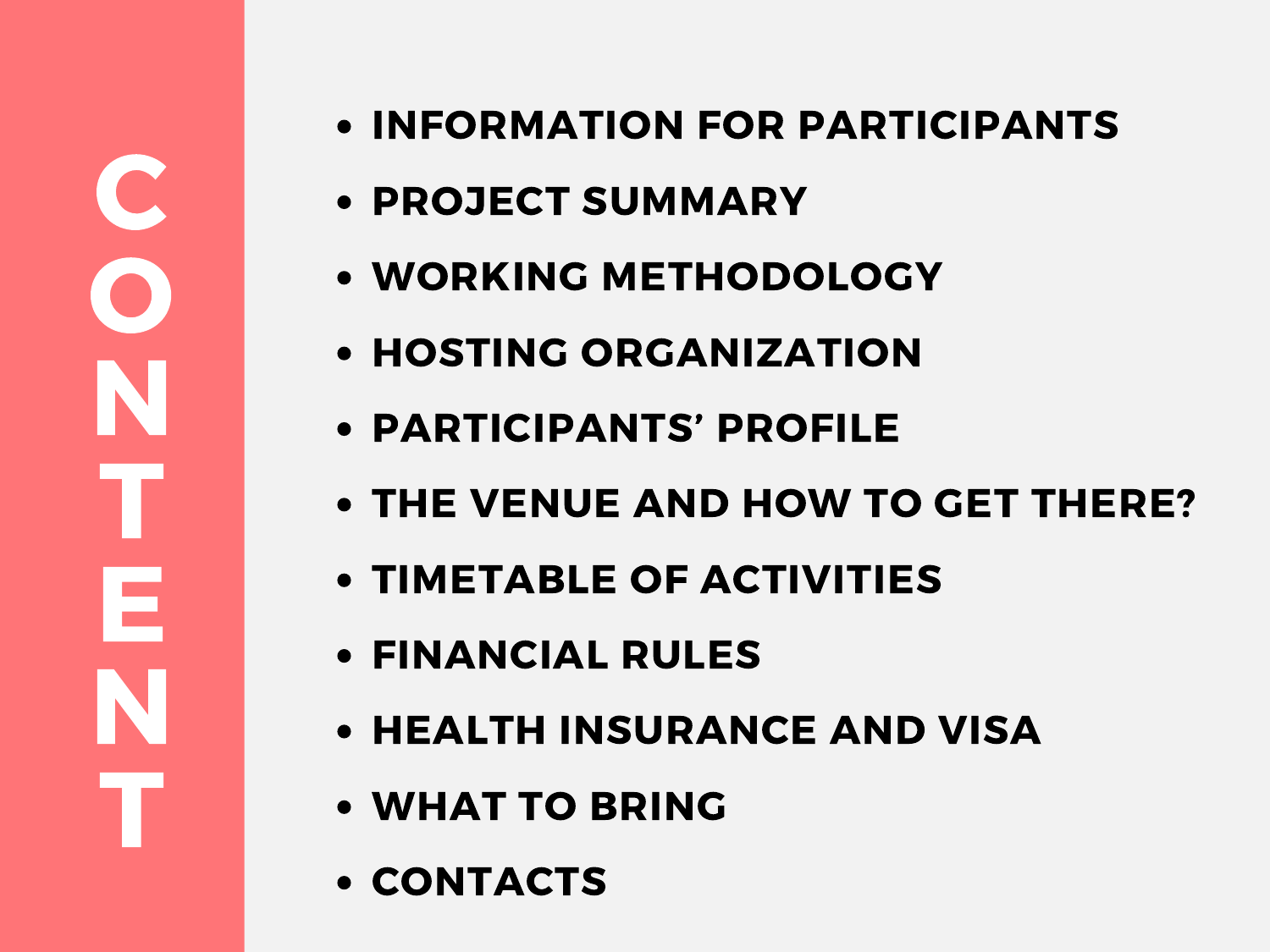

#### INFORMATION FOR PARTICIPANTS

Dear participants,

We are looking forward to starting the cooperation with you from 12th of March to 19th of March 2018 in Mörfelden-Walldorf, Germany. On the following pages you will find some useful information about our youth exchange. We are willing to use our time during the youth exchange for different activities that aim to motivate and make you eager to share your thoughts and experiences, delving into an experiential learning environment. The group will consist of 35 participants (including youth leaders and organising team), coming from seven different countries which are Czech Republic, Germany, Greece, Estonia, Romania, Spain and Turkey. We are happy to have you as a participant and welcome you in Germany!



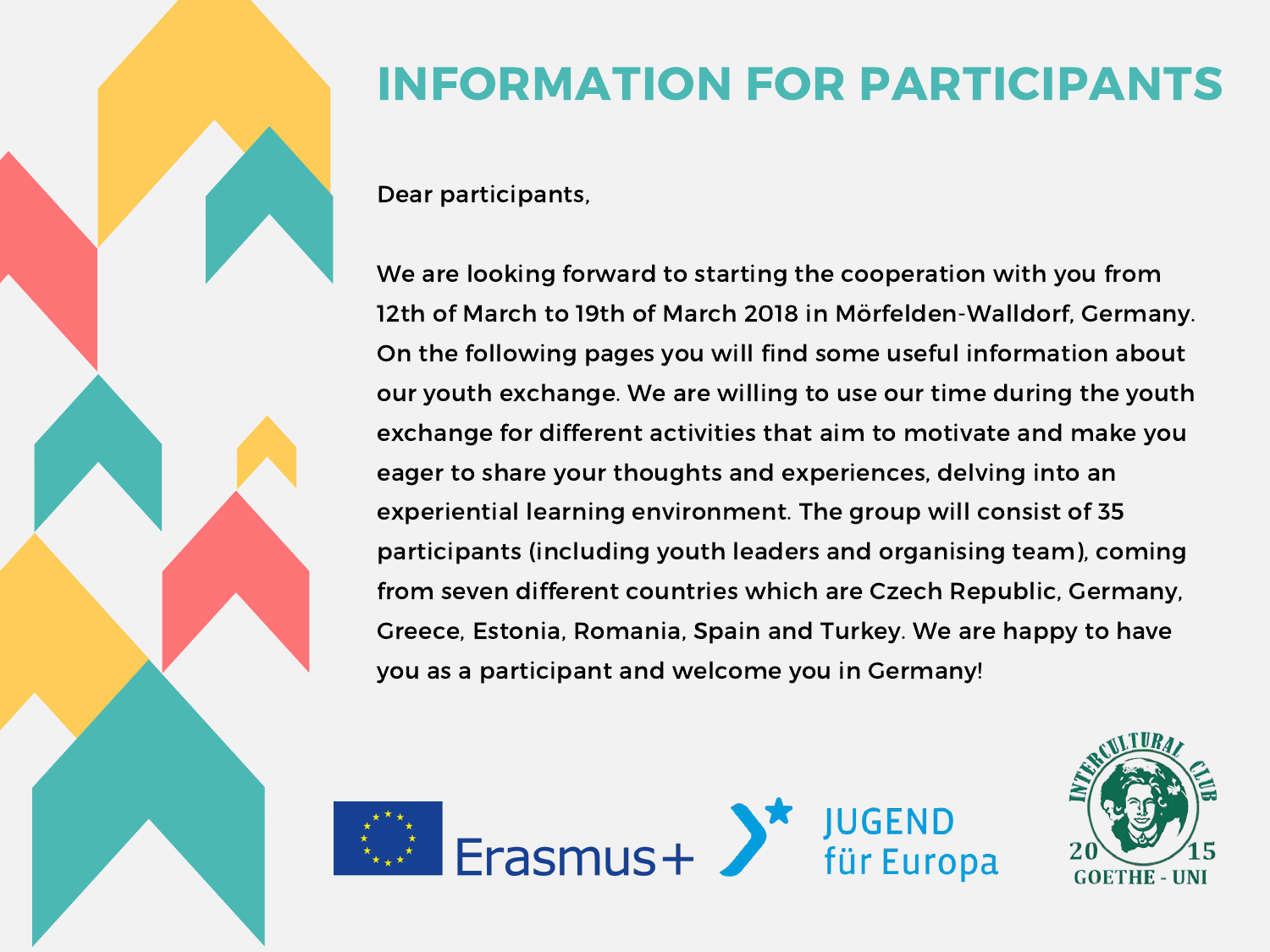

#### PROJECT SUMMARY

The project "EU (united) for Climate Action" The youth exchange will pursue two main targets: strengthening European awareness and strengthening environmental awareness. Many young people especially those who choose to participate in an ERASMUS + projects are in generally positive about the European idea. Faced with questions like why do we need the European Union? Or, how does European legislation actually work? Isn`t the EU actually undemocratic? Many youngsters respond only blurry. "Peace" and "Schengen" are keywords, which are used often in this context.

With the project "EU(nited) for Climate Action", we want to go a step further. In a concrete policy area, we want to make clear why international organisations such as the European Union are important to address urgent global challenges such as climate change or global warming. In our opinion, climate policy is a field in which supranational policy should be pursued. Participants should learn that climate policy is a cross-border task.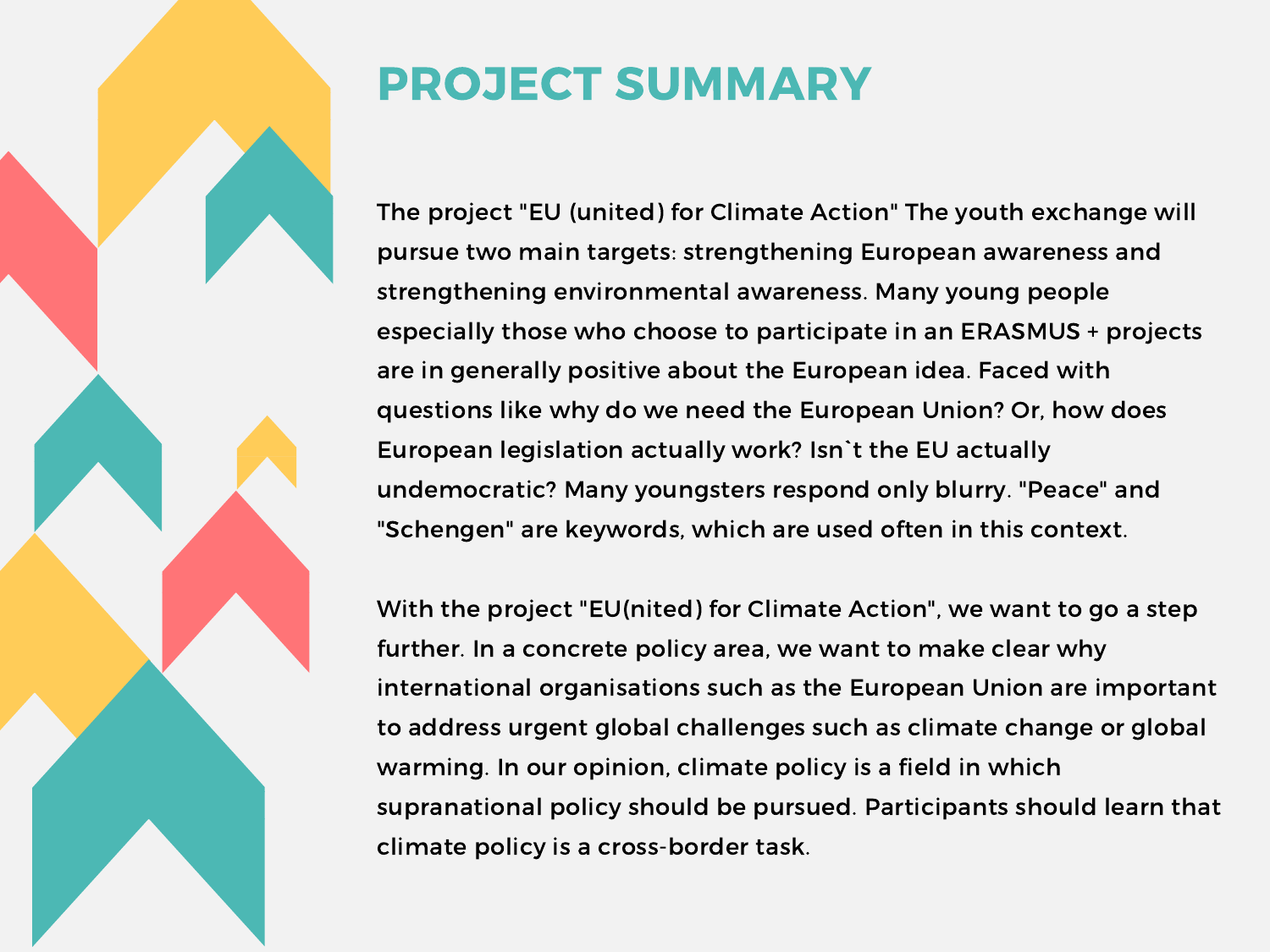

#### PROJECT SUMMARY

How would you explain what positive and negative external effects are and how they can be internalised? We will learn about current environmental topics such as renewable energies, the European emission trading system or how to approach the plastic way problem. Among others, we will simulate the European Parliament, calculate our carbon footprints and discuss with decision makers.

Participants will be actively involved and will work creatively. Therefore, the common climate policy is an area that is an excellent example of why we need a strong European Union and a strong international community. During the project, the methods of informal learning will be applied. Participants acquire important key competences of lifelong learning, such as interpersonal, intercultural and social skills, learning to learn, self-initiative or foreign language competence. We are looking forward to this project in an exciting international environment. In times of crisis with great global challenges, the strengthening of the European values and a common climate policy is of great importance. That is why we say: EU(nited) for Climate Action!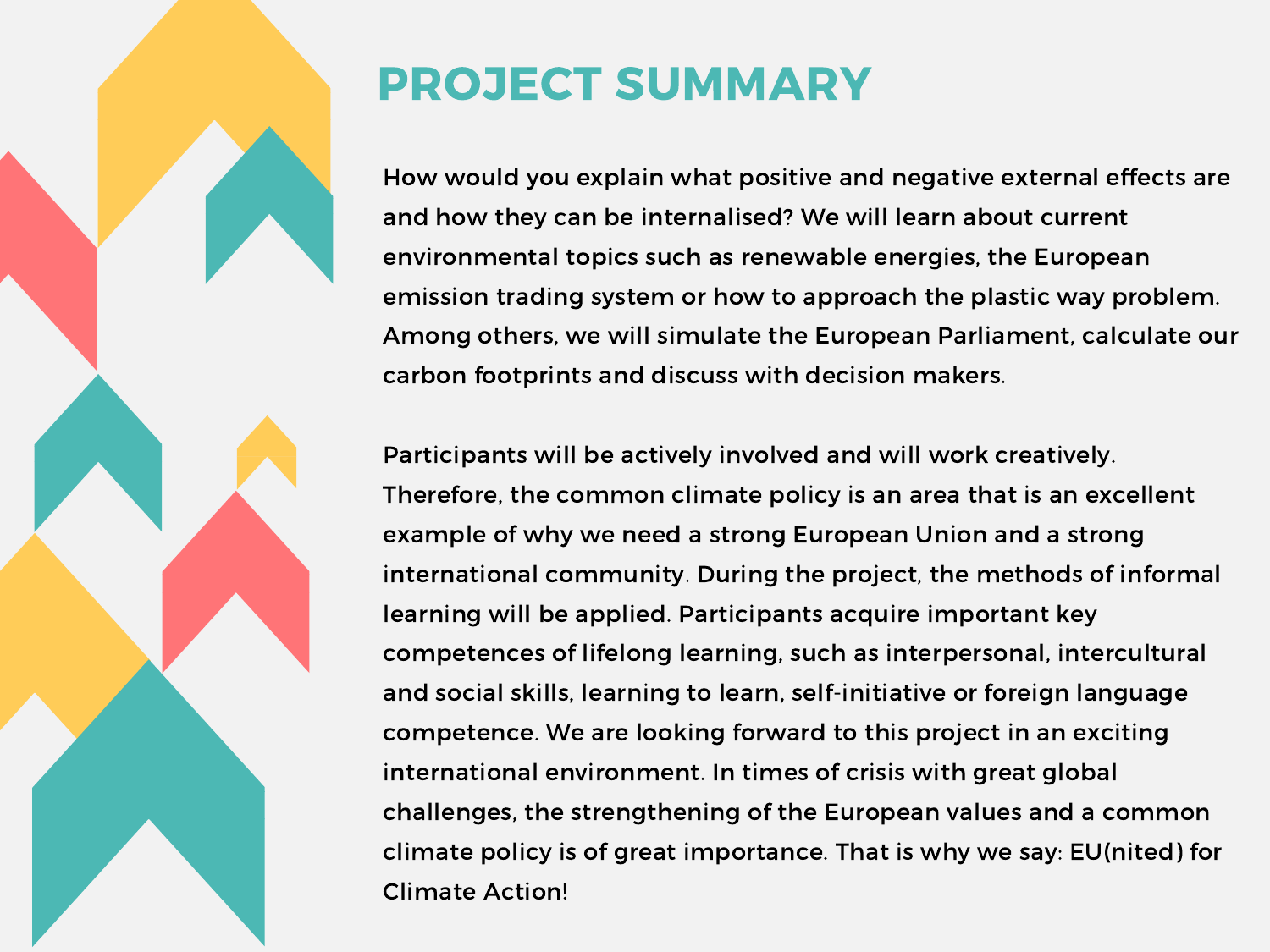

#### WORKING METHODOLOGY

The program activities will be based on non-formal learning, learning- by-doing method and intercultural dialogue. The training course will give a chance to young people to assess and develop their creativity, active participation, sense of initiative and involvement in society. In order to achieve the learning objectives, a variety of interactive working methods such as workshops, role-plays, outdoor activities and plenary discussions will be used, according to the specific learning needs of the participants and their organizations, in order to cover all aspects of the project themes.

Erasmus+

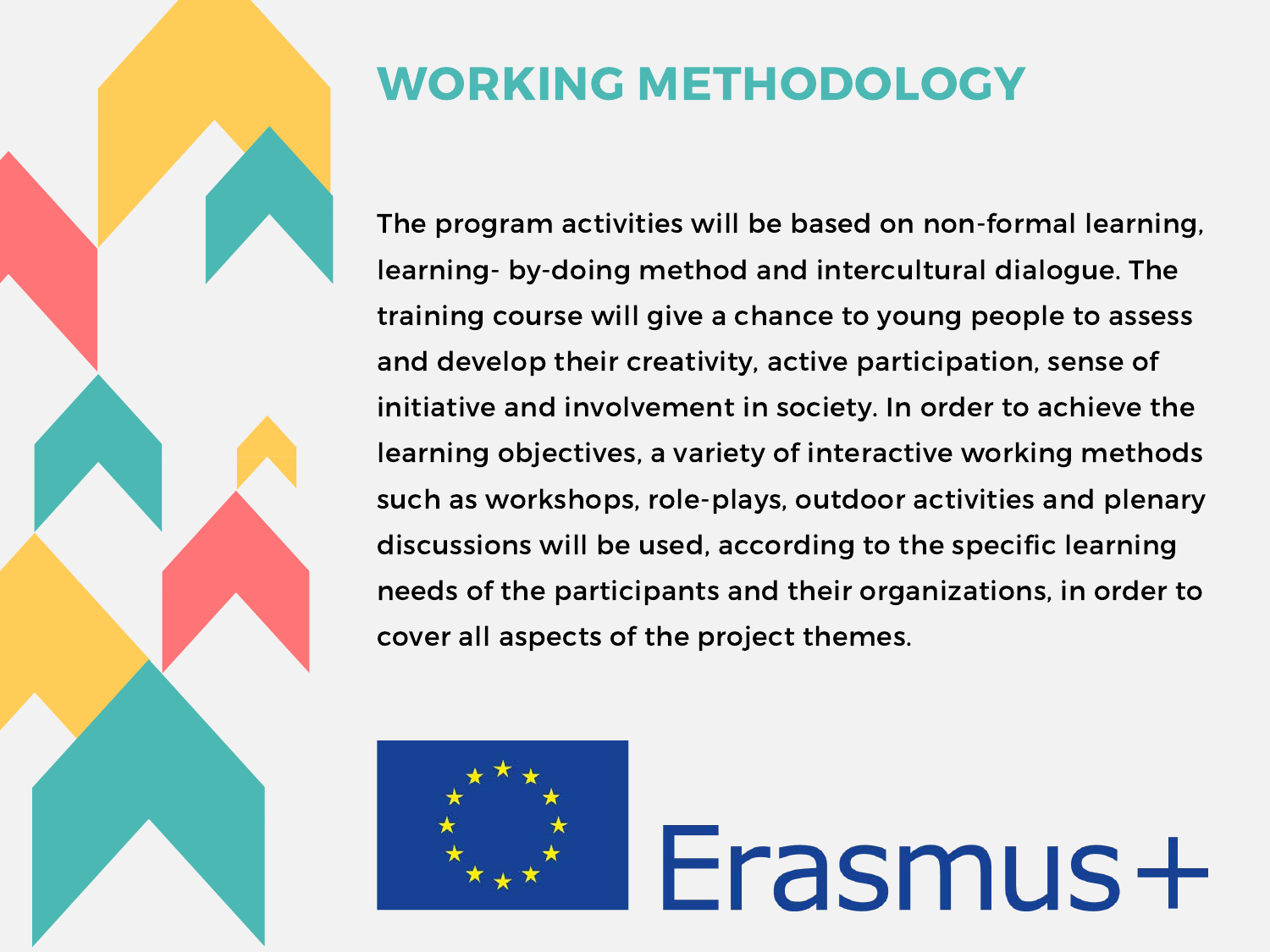

#### HOSTING ORGANIZATION

As students of Goethe-University, established "Intercultural Club – Goethe Uni" in the city Frankfurt, which is known as the youngest city in Europe. Frankfurt has a immigrant society with 153 different nationalities. Interaction between cultures, which is the basis of globalisation, has become necessity.

Our mission is to improve the level of competences and skills of young people, as well as to foster intercultural learning, active citizenship and social inclusion through non-formal education principles and methodologies. Our vision is to empower youngsters to shape the world they live and work in, enhancing creativity, innovation and entrepreneurship. We want to help young people in their personal and professional growth to contribute to the sustainable development of European society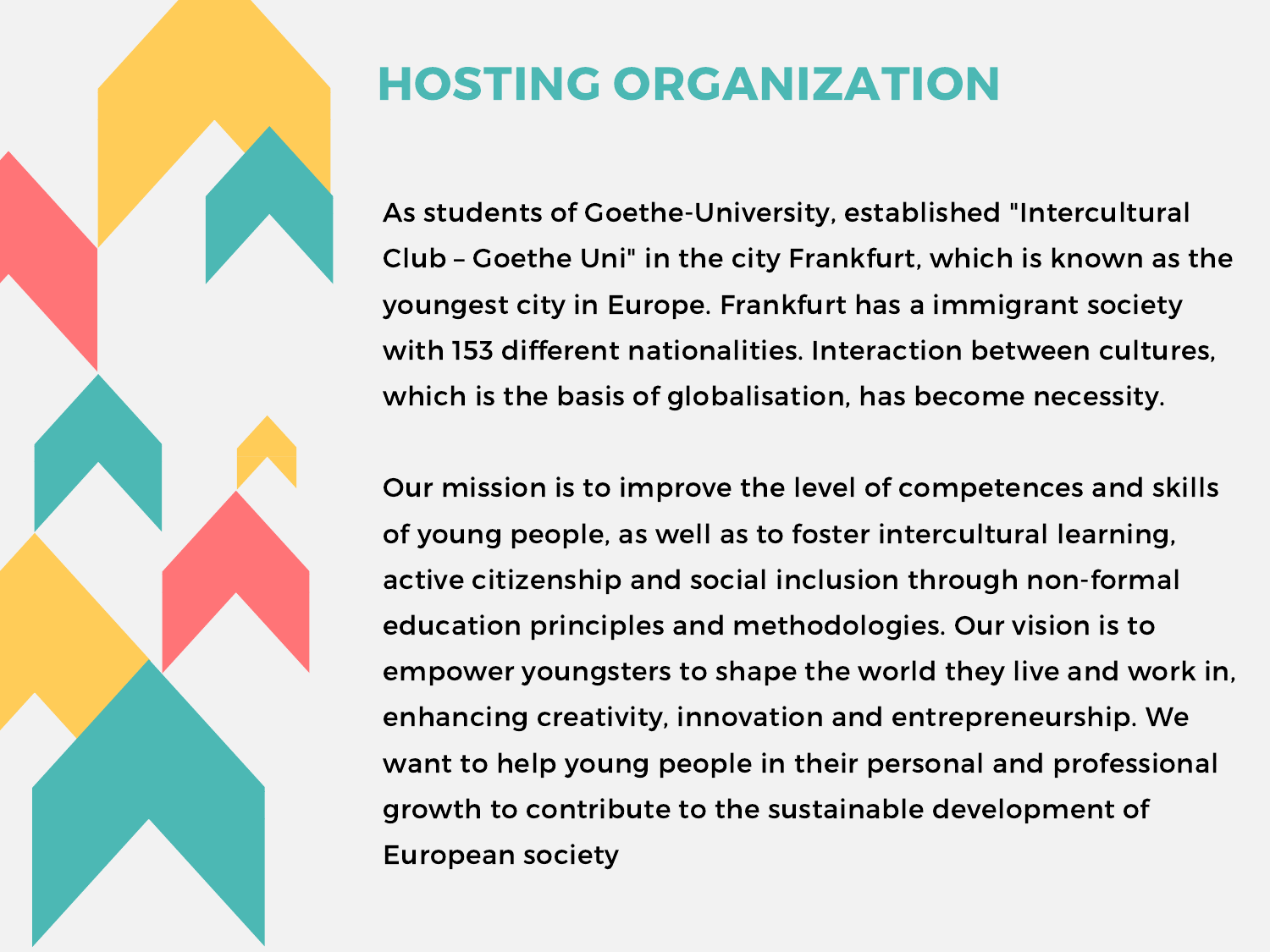## Our previous Youth Exchange

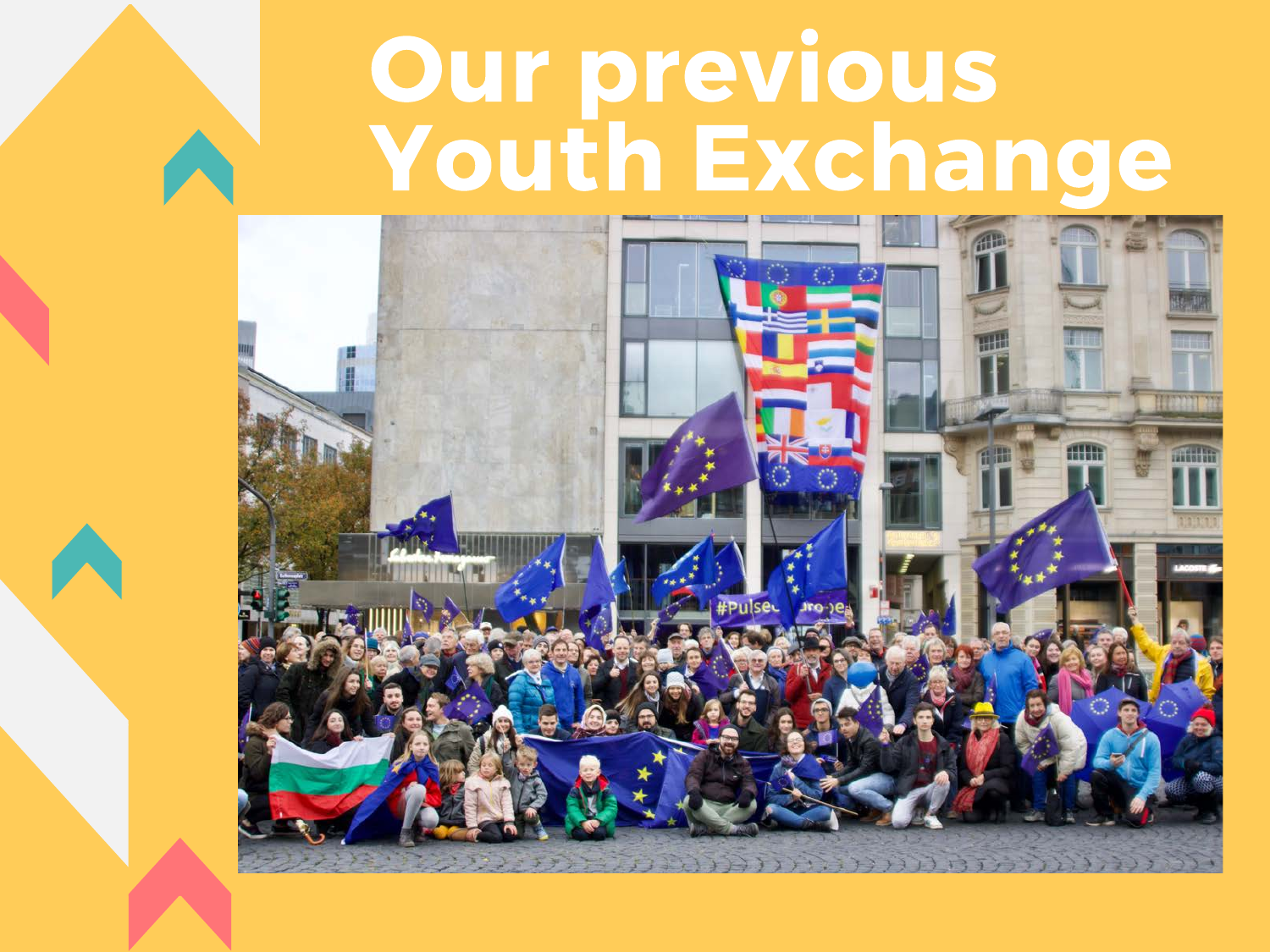

#### PARTICIPANTS' PROFILE

There will 35 participants from seven countries Czech Republic, Germany, Greece, Estonia, Romania, Spain and Turkey. The participant's profile is motivated youngsters, who aspire experience intercultural dialogue and cultural exchange and expand their knowledge about sustainability and climate action. We would like to kindly ask you to select participants between 18-27 years old in order to prevent generation gap between participants. In this way, young people feel more motivated without any pressure caused by age disparity. Youth leaders might be out of this age range.

Each partner organisation will be represented by 5 participants Please ensure gender equality (3+2) and also give an opportunity to young people who are with fewer opportunities such as cultural differences, economic difficulties and educational difficulties. The working language will be in English.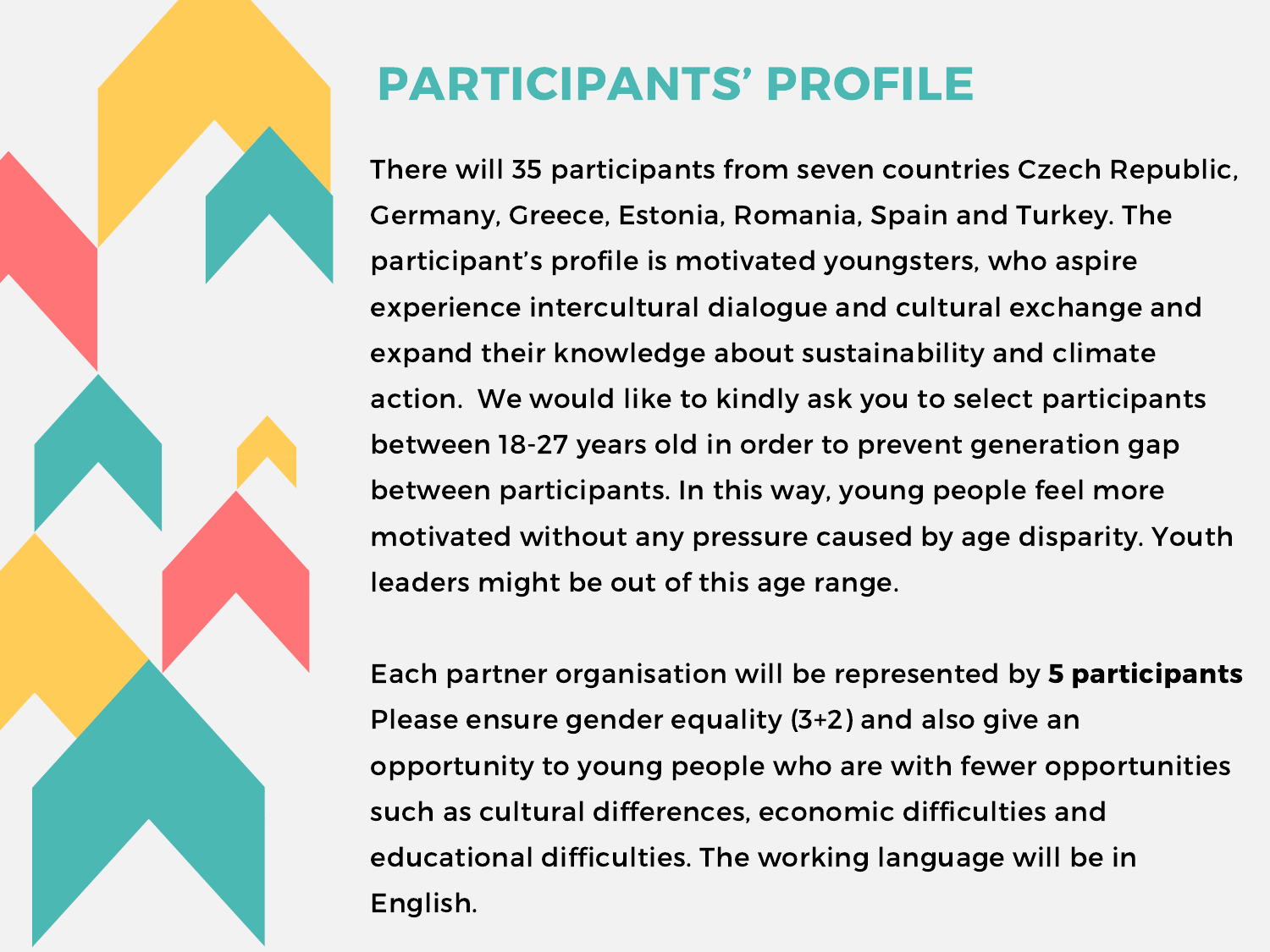

#### THE VENUE

The Project will take place at the Airport Global Hotel which is located nearby Frankfurt in the state of Hessen, Germany.

[Address: Nordendstr. 14a, 64546](http://www.hotelglobal.info/index.html) Mörfelden-Walldorf.

The distance to Frankfurt city centre from hotel is 15km. The International Rhein-Main Airport Frankfurt (FRA) is just 8km away. Mörfelden-Walldorf is a small city full of nature. As its name suggests it consists of two constituent communities, named Mörfelden and Walldorf. There was a third one, called Guntheim, which once lay within the current municipal area of Mörfelden-Walldorf, but it was abandoned in 1647.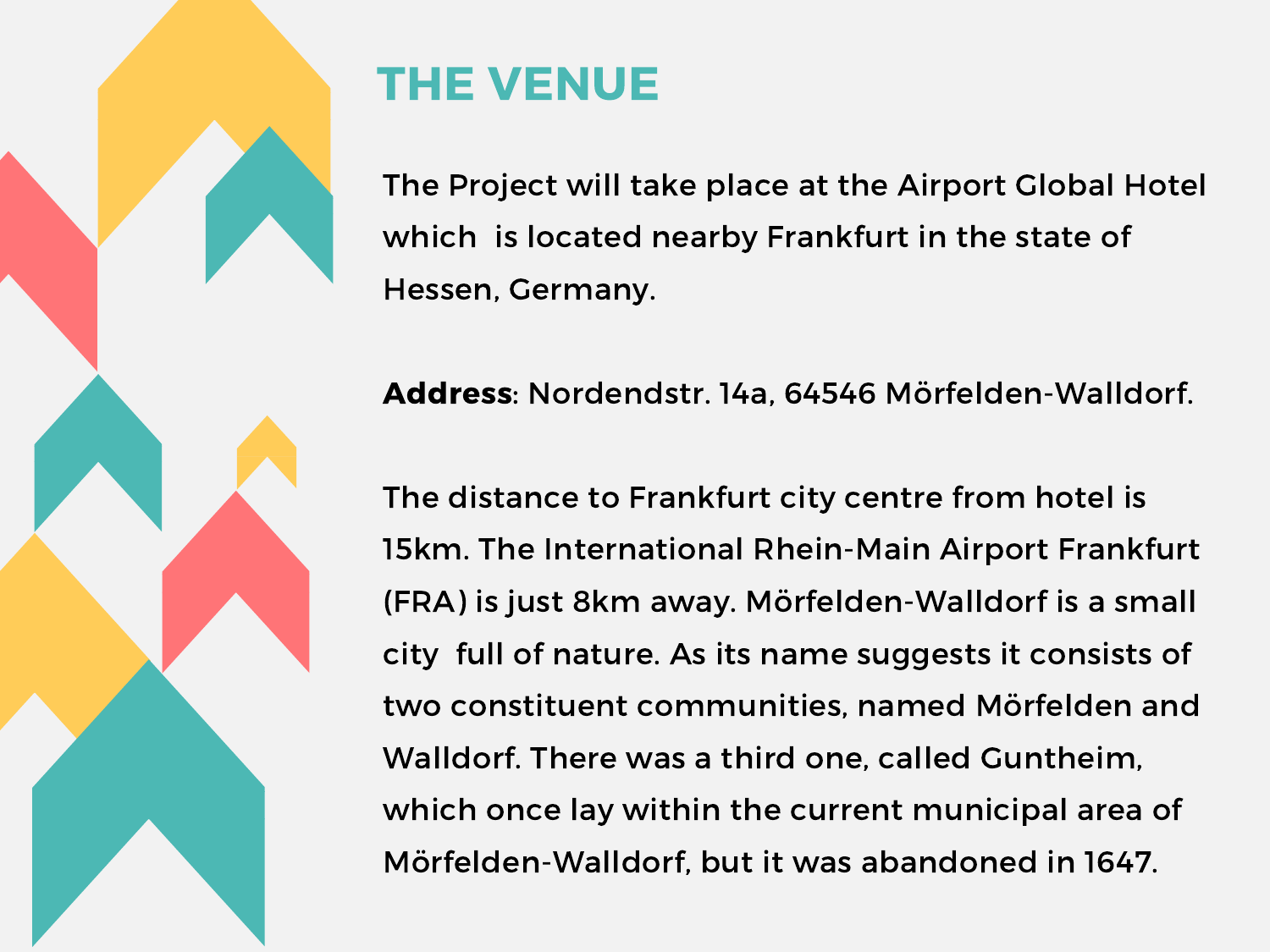

#### HOW TO GET THERE?

Please go to Hall B in Terminal 1 at (FRA) Airport after your arrival and be sure you are at arrivials . Walk outside crossing to lanes to the bus station. Go to platform 24 where you will find buses no. 751 and 752. They leave every 30 minutes on weekdays and every hour on weekends. The price of a single trip is 2.50 EUR and the journey takes 18 minutes.

The bus stop you have to exit is named "Am Wildzaun" situated in Walldorf. It is the 9th stop if starting at Frankfurt airport. After leaving the bus just cross the street and walk only 100 meters along the lane called "Am Wildzaun" and you will already find our car parking on the right side.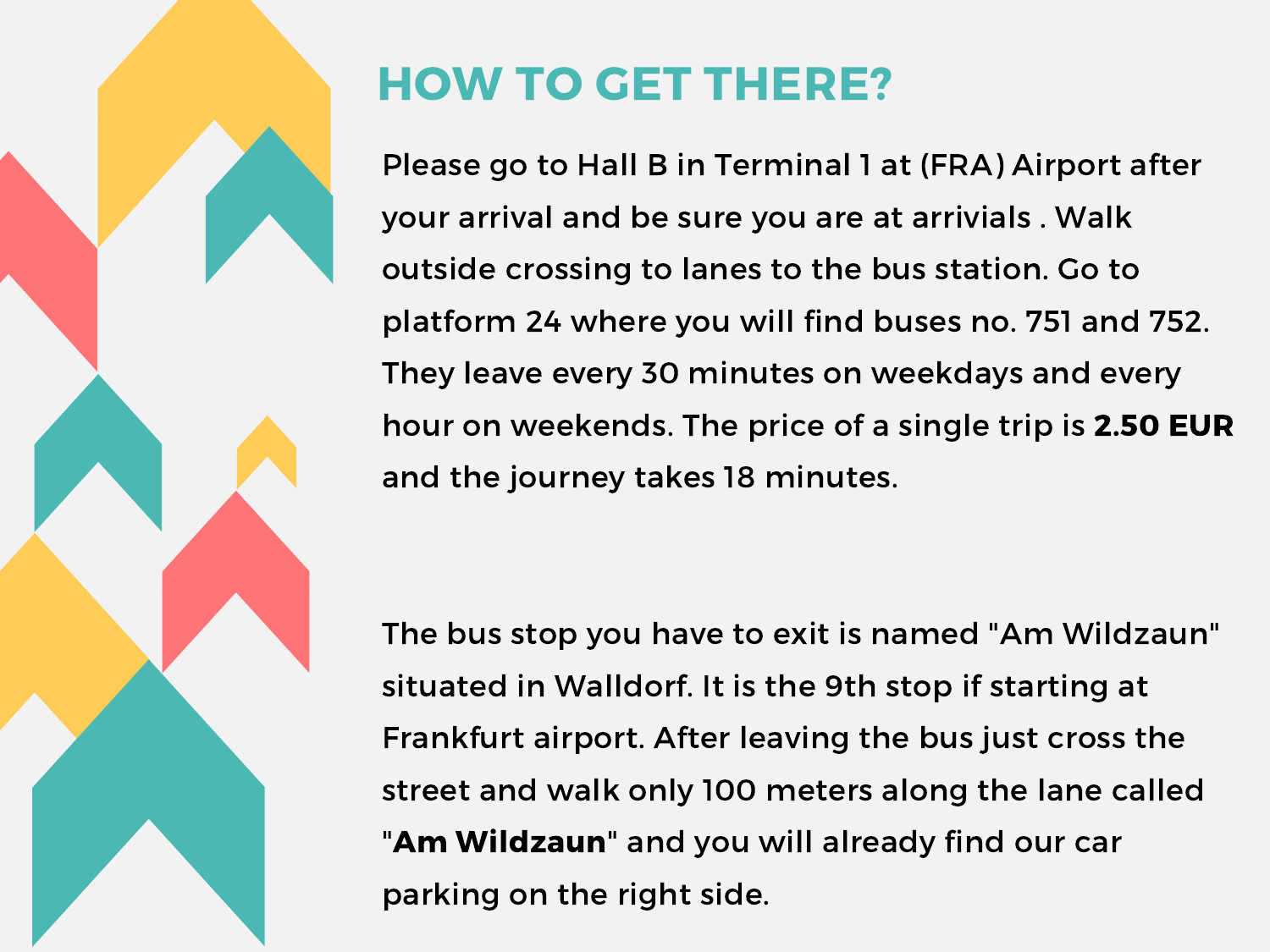#### TIMETABLE and APPLICATION FORM

|                   | 12/03/18                                                                                 | 13/03/18                                                                               | 14/03/18                                                                           | 15/03/18                                              | 16/03/18                                             | 17/03/18                                                  | 18/03/18                                                                        | 19/03/18            |
|-------------------|------------------------------------------------------------------------------------------|----------------------------------------------------------------------------------------|------------------------------------------------------------------------------------|-------------------------------------------------------|------------------------------------------------------|-----------------------------------------------------------|---------------------------------------------------------------------------------|---------------------|
| 08:30-<br>09:30   |                                                                                          | <b>Breakfast</b>                                                                       |                                                                                    |                                                       |                                                      |                                                           |                                                                                 |                     |
| 9:30-11:00        | A                                                                                        | Fears and<br><b>Expectations &amp; Rules</b><br>of project & Get to<br>know each other | Presentation of<br>climate issues and<br>policies in the<br>countries.             | Calculation of<br>ecological foot<br>print            | What can politicians<br>do? How does the EU<br>work? | What can I do? Sustainable<br>city tour through Frankfurt | Presentation of<br>Erasmus +<br>Programme<br>Formal, Non Formal<br>and Informal |                     |
| 11:00-<br>11:30   | <b>Coffee break</b>                                                                      |                                                                                        |                                                                                    |                                                       |                                                      |                                                           |                                                                                 |                     |
| $11:30-$<br>13:00 |                                                                                          | <b>Climate Change</b><br><b>Energizers and Games</b>                                   | NGO fair                                                                           | Movie "The True<br>Cost"                              | <b>Preparing Model</b><br><b>European Parliament</b> | Sustainable city tour<br>through Frankfurt                | <b>Future projects:</b><br>Develop you own<br>projects                          |                     |
| 13:00-<br>15:00   | Lunch                                                                                    |                                                                                        |                                                                                    |                                                       |                                                      |                                                           |                                                                                 |                     |
| 15:00-<br>16:30   |                                                                                          | <b>Greenhouse Theatre</b>                                                              | Define<br>Sustainability,<br>explore UN<br>Sustainable<br><b>Development Goals</b> | Define the true<br>costs: concept of<br>externalities | Model European<br>Parliamant                         | Sustainable city tour<br>through Frankfurt                | Future projects:<br>Develop you own<br>projects                                 | D<br>e              |
| $16:30-$<br>17:00 | <b>Coffee Break</b>                                                                      |                                                                                        |                                                                                    |                                                       |                                                      |                                                           |                                                                                 | ō                   |
| 17:00-<br>18:30   | Presentation of the<br>project, working<br>table, team,<br>organization,<br>Ice breaking | <b>Explore Sustainable</b><br>Energy in Mörfelden-<br>Walldorf                         | Oxford debate<br>(Climate Change)                                                  | How can we<br>reduce our<br>ecological foot<br>print? | Model European<br>Parliamant                         | Sustainable city tour<br>through Frankfurt                | <b>Final evaluation</b>                                                         | $\blacksquare$<br>a |
| $18:30-$<br>19:00 | <b>Reflection</b>                                                                        |                                                                                        |                                                                                    |                                                       |                                                      |                                                           |                                                                                 |                     |
| 19:00-<br>20:00   | <b>Dinner</b>                                                                            |                                                                                        |                                                                                    |                                                       |                                                      |                                                           |                                                                                 |                     |
| 21:00             | <b>Welcome Night</b>                                                                     | <b>Free Night</b>                                                                      | <b>Intercultural Night</b><br>1                                                    | <b>Intercultural Night</b><br>$\overline{z}$          | <b>Free Night</b>                                    | <b>Free Night</b>                                         | <b>Farewell Party</b>                                                           |                     |

#### [APPLICATION](https://docs.google.com/forms/d/e/1FAIpQLSfMXrVUq_HOY_jGEAsCAHXQCG3auuE4kO4LJ2DGlLc99Ky8Zg/viewform) FORM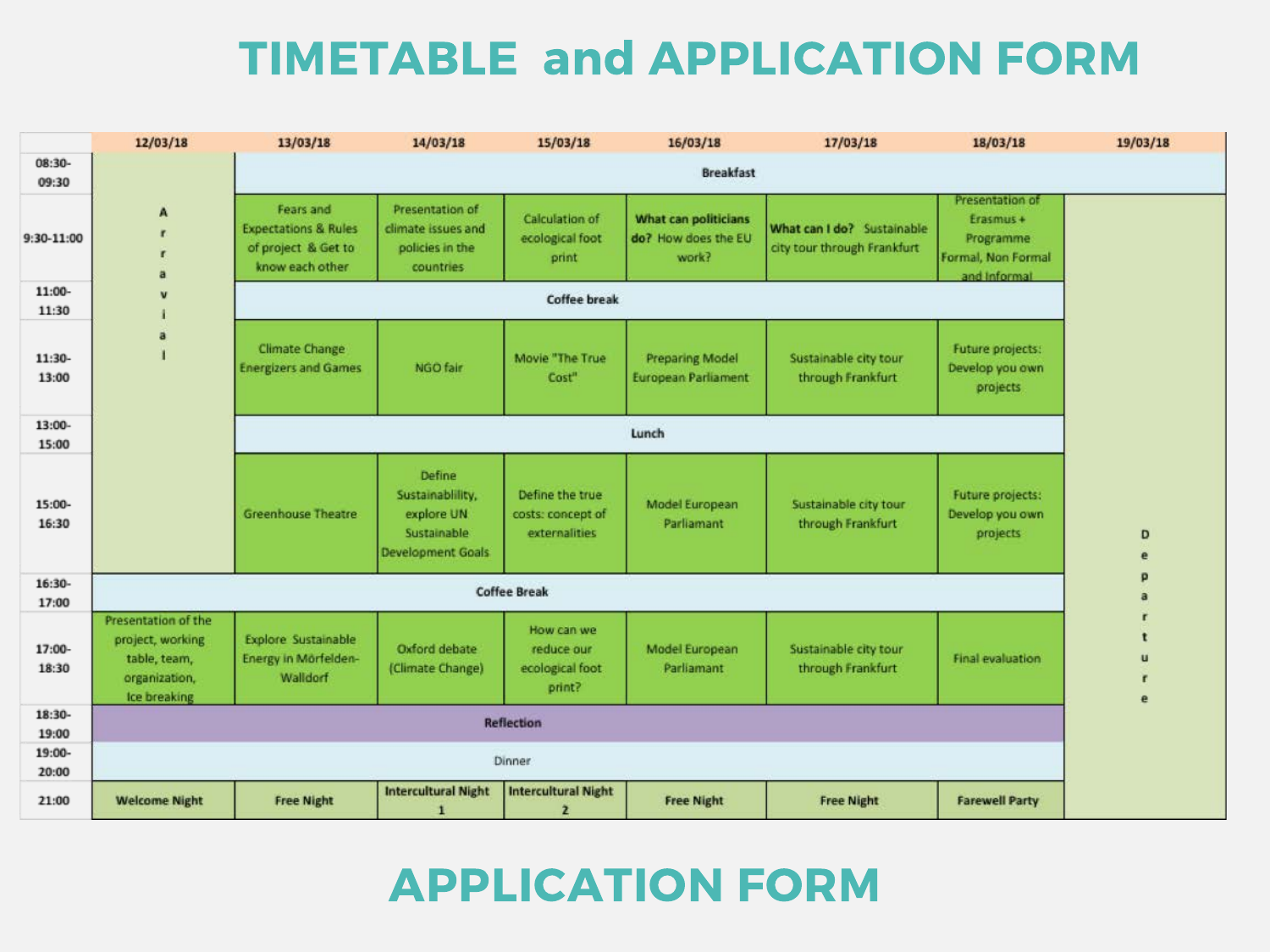

#### FINANCIAL RULES

The food and accommodation will be provided and paid by the host organisation Intercultural Club - Goethe Uni, with financial support of the Erasmus+ Programme, the European Commission. Regarding tickets for traveling, all the travel expenses will be reimbursed on the basis of the financial rules. To ensure the reimbursement of your travel costs, you are requested to arrange your journey by the most economical route and to make use, wherever possible, of any available reduced tariff (student fares, discount for young people, etc). TAXI is not refundable!

The travel costs within the budget limit of your Country (see below) will be reimbursed only if these 3 conditions are fulfilled:

1) You gave all the ORIGINAL tickets to our organisation. It's fundamental to bring the invoices or the travel confirmations where is clearly shown the price;

2) You attended the full duration of the youth exchange;

3) You submitted any report that our organisation or EU requested;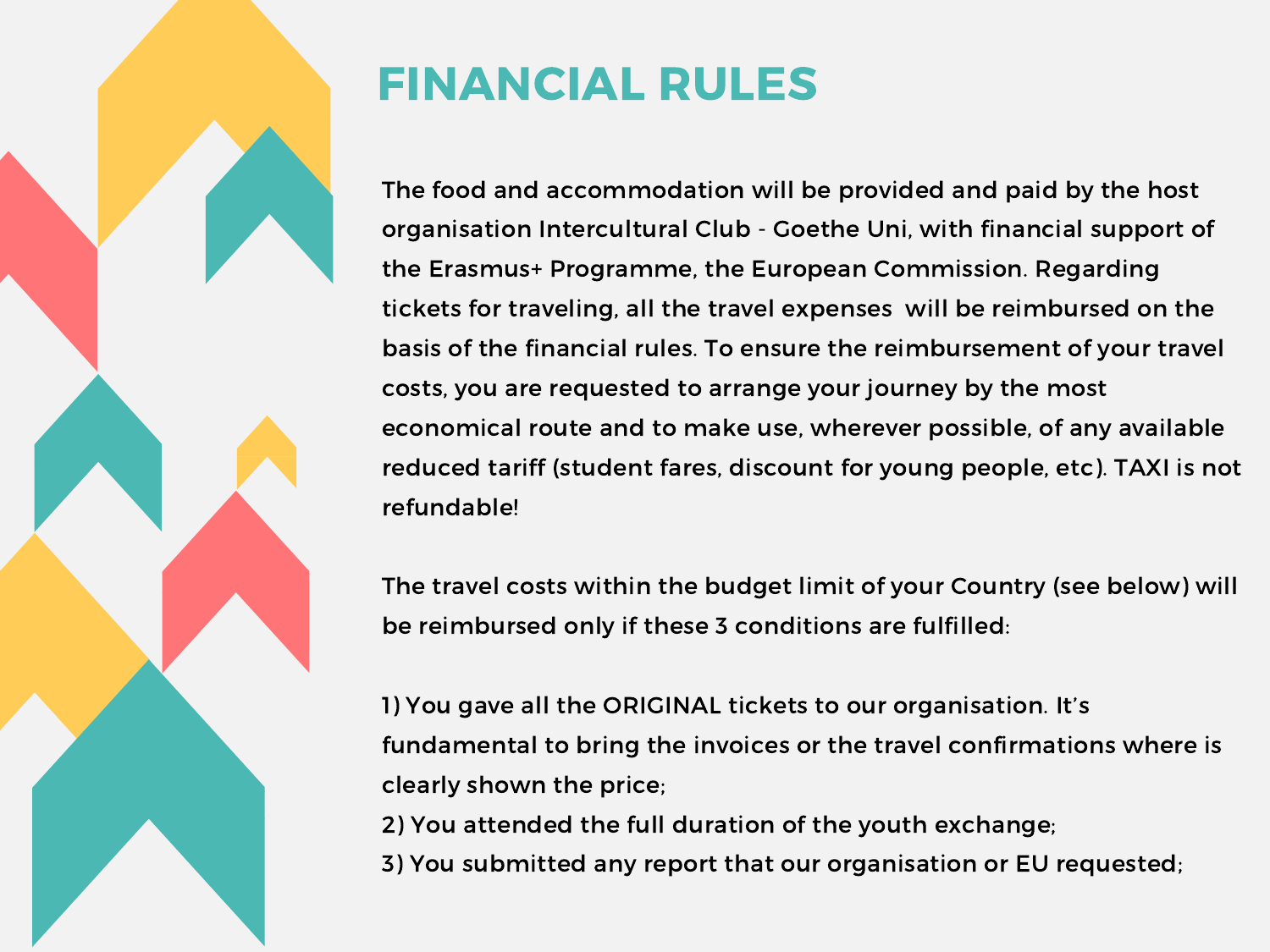

#### FINANCIAL RULES

In case the amount is written in your local currency, we will use the European commission calculator currency. Return tickets must all be provided by postal service once you come back home, unless you have the chance to provide them to us during the training itself (for instance, if you can make electronic tickets and online check in).

Please keep all your documents (Original tickets, boarding passes, invoices or bills with the ticket price) which are related to your travel, since the documentation background is obligatory for reimbursement.

The budget limit per each participant is the following: Czech Republic, Germany, Greece, Estonia, Romania, Spain and Turkey: 275€

#### PLEASE DO NOT PURCHASE ANY TICKETS BEFORE ASKING OUR CONFIRMATION!

Please send your travel proposal to euforclimateaction@gmail.com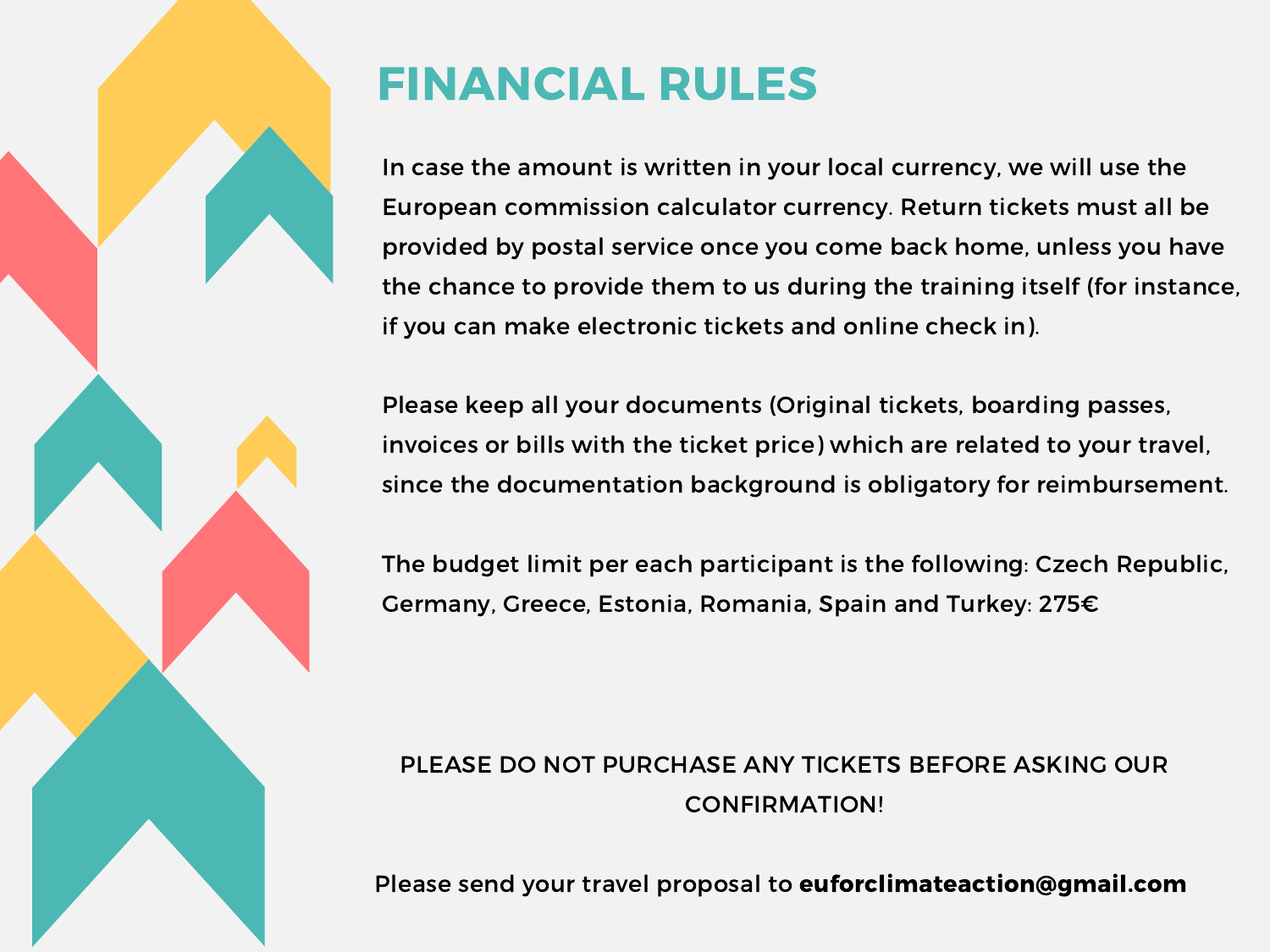#### HEALTH INSURANCE AND VISA

Please make sure that coming to the project you have a valid health insurance! For those who have European Health Insurance Card, bring it with you! Otherwise we highly recommend you to travel insurance. Please remember that health insurance as well as travel insurance is on your responsibility, we assume no liability and responsibility

VISA:To enter Germany, you need a valid identity document (passport or identity card). Whether you need a Visa for entry depends on your nationality. Citizens of EU and EFTA countries do not need a Visa. If you need a Visa, make sure you apply for it immediately because it can take a long time. If you need an invitation or confirmation letter from our side, please let us know.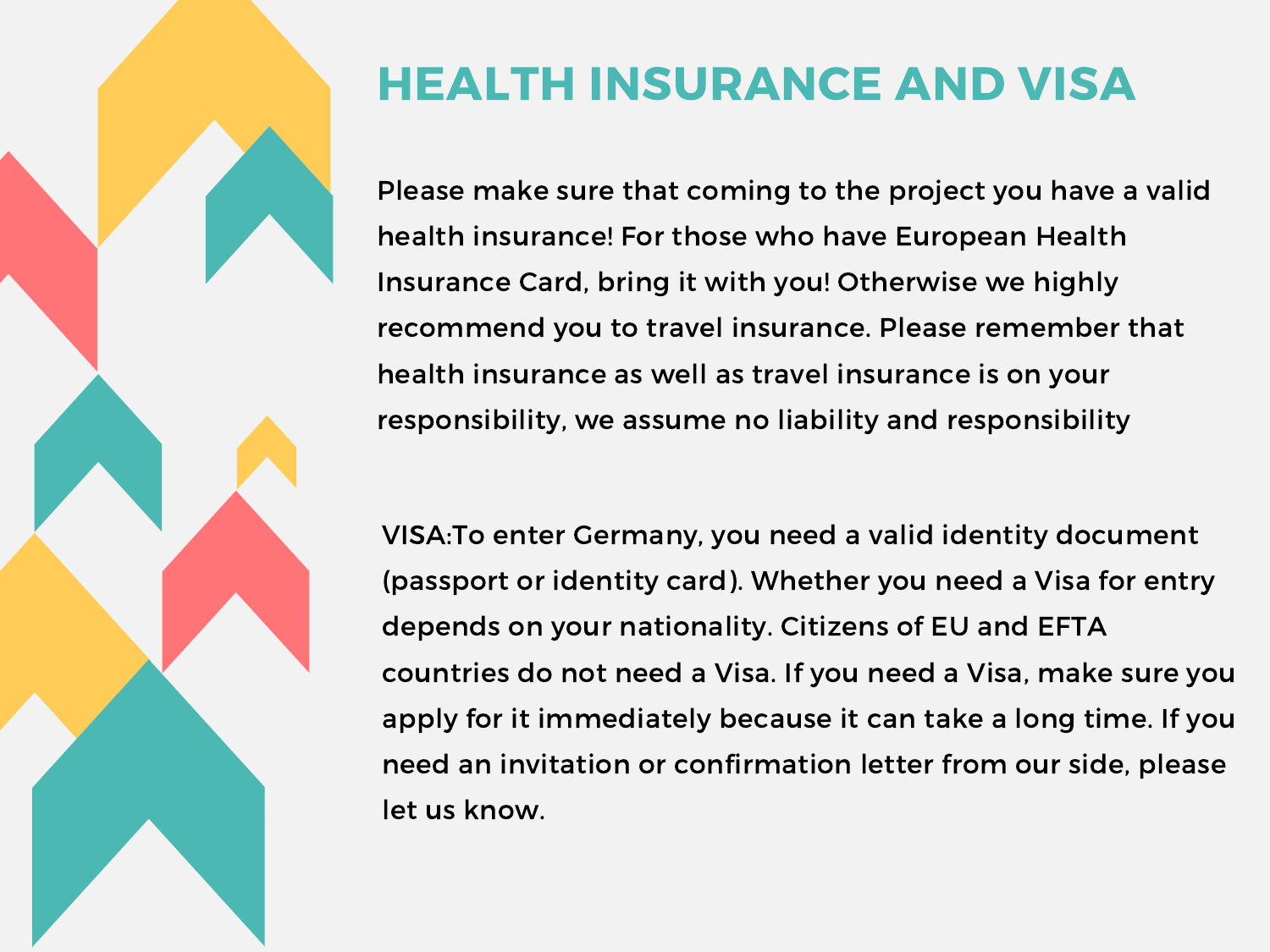

### WHAT TO BRING

- Materials to make a presentation about: your work, your organisation, your interests or what you do
- Something interesting that you want to show/teach/share with the others
- Standard & Sport equipment: alarm clock, any dictionaries you might require, comfortable and sport clothes/shoes, etc.
- Fresh ideas for future projects and cooperation
- Something from your country, to share with others and to stimulate the senses
- Good vibes
- National Flag
- Laptop or tablet/smartphone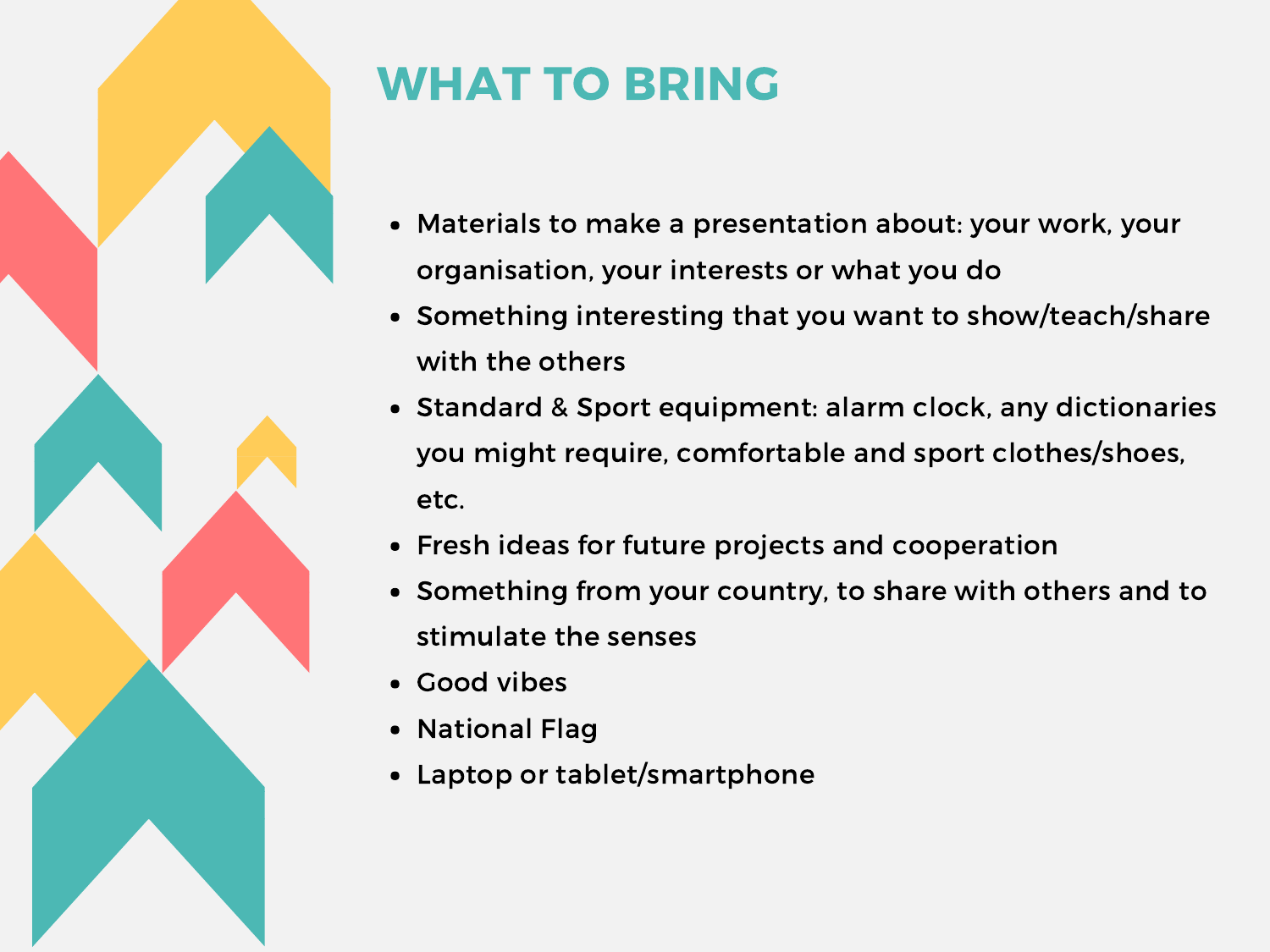

#### CONTACT

In case of any question concerning the travel, the project, your preparation or any other matter, please do not hesitate to contact us at [euforclimateaction@gmail.com](https://www.facebook.com/interculturalclubgoetheuni/)

Please find Intercultural Club - Goethe Uni on facebook page, where we'll share interesting posts, events, pictures and project opportunities:

In the case of emergency:

Project Coordinators ESAD CEBI: +49 176 43649050 MARIA LEIS: +45 52529050